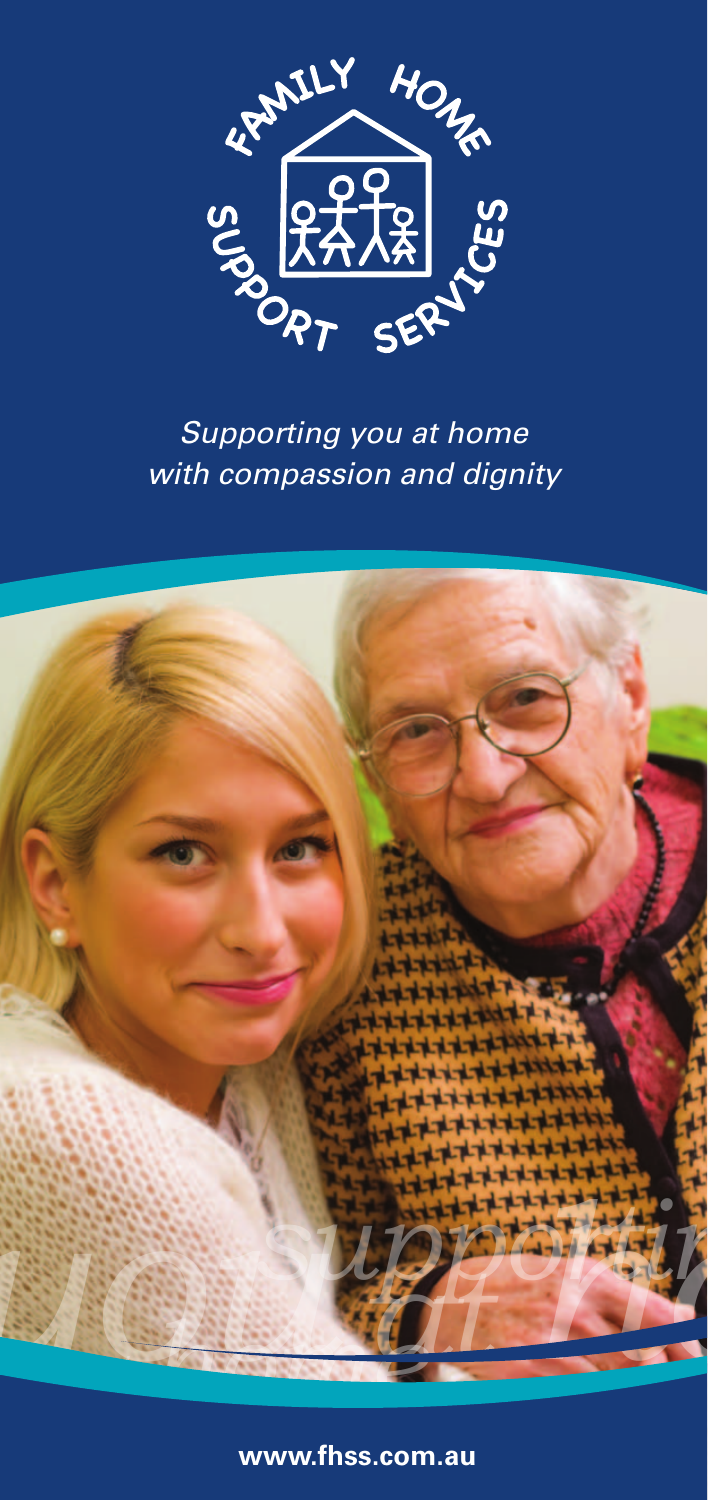# Family Home Support Services P/L offers a private Consultancy & Advisory Service

Family Home Support Services believes that it is preferable to provide health care and home support services to people in their own home for as long as possible, where they can be in control of their own lifestyle and environment.

The company strives to improve the health and state of independence of individuals affected by injury, hospitalization or any chronic health problems, which can ultimately lead to decline in independence and wellbeing.

### **Care planning can be frustrating**

This is when clients and their families can call upon our consultants to provide a reliable, sensitive approach to their concerns.

#### **Our Care Planners offer a range of expertise**

- Many years of experience in aged care in community services, and aged care facilities
- Experience with A.C.A.T. ( The Aged Care Assessment Team)
- Updated Professional Development
- Staff holding a current Registered Nurse Registration
- Master of Gerontology
- Staff employed are qualified and experienced, receiving ongoing education